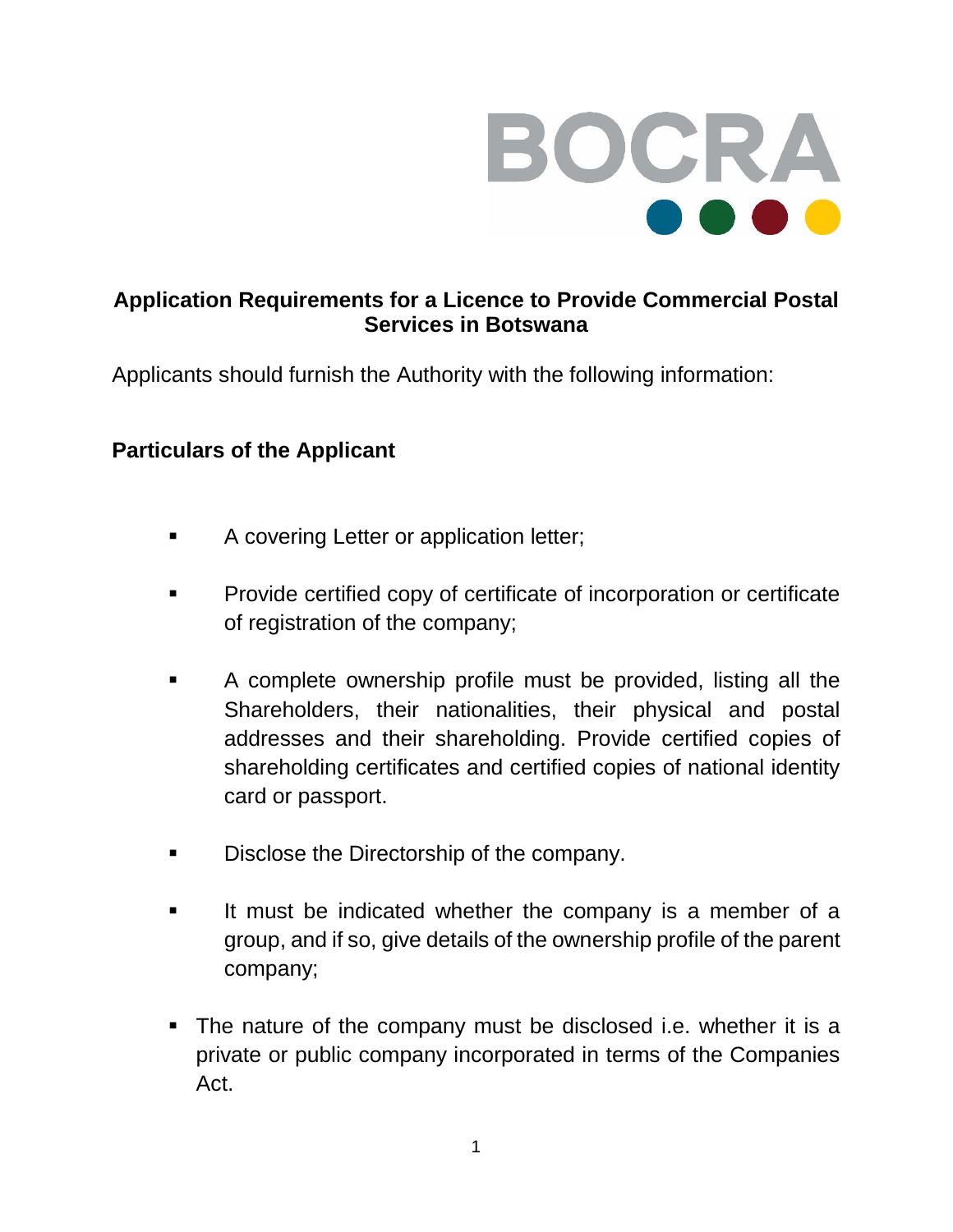- The company must have a registered office in Botswana. Provide details of Registered Office.
- **Provide contact details of the Registered Office including the** Physical address, Postal Address, Contact telephone and the corporate email address.

## **2 Business Plan**

Provide a 3-year business plan of your proposed project. The business plan must at a minimum show the following:

- A market analysis of the postal sector and what gaps have been identified. A clear strategy on how the applicant intents to fill identified gaps in the market;
- Services to offer and how such services will benefit the market;
- **-** Description of aftersales support structures for customers, where applicable;
- **Target market;**
- Network Coverage;
- Pricing for the services;
- 3 year financial projections of the Cash Flows and Income Statement;
- A statement of commitment indicating the date of commencement of operations; and